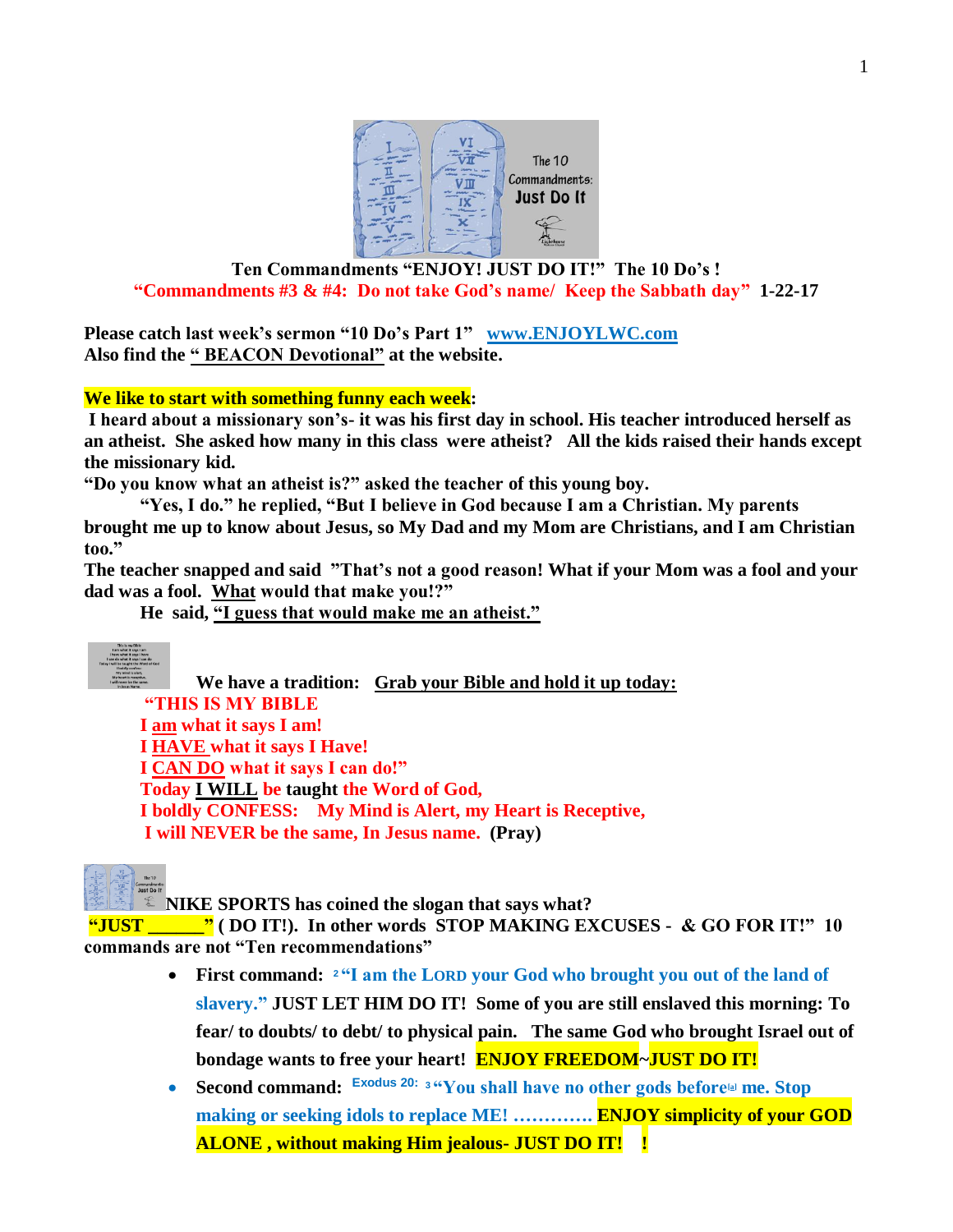

## **This week we want to talk about the 3rd commandment: Exodus 20:7**

**<sup>7</sup> "You shall not take the name of the Lord your God in vain, for the LORD will not hold anyone guiltless who misuses his name."** 

**To Take His name in vain= to say "God, Christ, Jesus, & O my L\_\_d" without intent to converse.** 

- **OMG is the breaking of a commandment with the WORDS OF OUR MOUTH!** 
	- o **I'd rather hear the "F" word/ "d" word, "h" word, "S"….. than to hear God's name belittled in vanity (the world has made it common/ acceptable- It is NOT!).**
	- o **But only one sends a shiver up my spine and I ask God out loud each time "Forgive them Lord, for they don't know what they are doing"**
- **So is it alright to use the 'f'/ 'd' / 's'/ 'h' words as a Christian representative of Jesus!? : The Bible is pretty clear that we bring HONOR with the words of our mouth:** 
	- o **"rid yourselves of all anger, rage, malice, slander,and filthy language from your lips." Colossians 3:8**
	- o **"If anyone speaks, he should speak as though speaking the very words of God." 1 Peter 4:11**

**Illustration: After a soccer tournament last week we get gasoline in Kanona when we pull up next to the "REPENT, JESUS IS COMING!" car with signs all over it, etc. I am thinking "that's cool" Till I get out and see he is smoking a stogy in there hanging out in the handicap parking and on the way out I hear "FINALLY! JESUS IS LEAVING!!!! Ughhhhhhhhh" (heartbroken for the Christian witness that could have been…….. is our life a contradiction to our faith we posess!? I cannot tell you how many professing Christians take GOD/ Jesus/ "Oh my Lord"/ name in vain! (it's not talking TO HIM, but about Him)** 

**<sup>7</sup> "You shall not take the name of the Lord your God in vain, for the LORD will not hold anyone guiltless who misuses his name." Tell your neighbor "JUST DO IT!"**

**Misuse= Use improperly (WHAT has greatest power to be misused!? Our WORDS! This commandment is about what we say "Bless GOD! By blessing HIS NAME!Protect HIS NAME!)**

**"Do you INTEND to talk TO GOD?? Or callously "Talk about Him in vain"?** 

**What are some common situations of Misuse of God's name?** 

- **Slam Thumb with hammer! Pain tempts some to mindlessly sin against God….**
	- o **"Omg, really!" My wife's grandpa would take lightly God's name in moments like that – so she would sarcastically say back, "Oh My Clyde! Oh My Clyde grandpa!" How do you like it? Ha**
		- Or "You have HIS ATTENTION~ what you wanna say?" **©**
- **When some are surprised they tend to take God's name in vain!** 
	- o **"OMG you scared me to death!" (You weren't talking TO GOD, you were talking about him-) Ask them "I didn't want to interrupt…..what were you telling Him again?**
- **Becoming more popular in movies is to take Jesus name as a curse word! Are you SERIOUSLY GONNA STAND FOR THAT !? Would you let your son or daughter**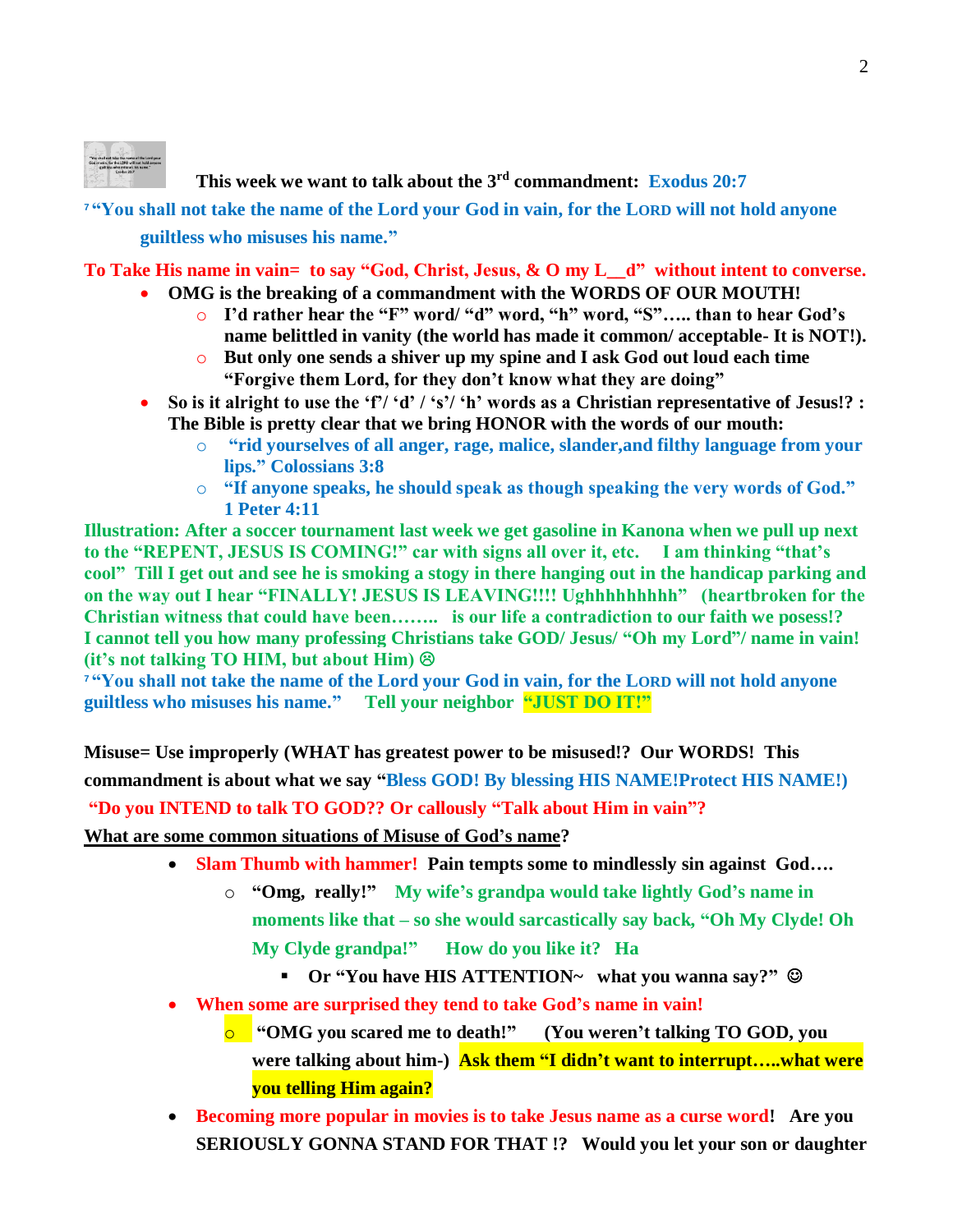**to be cursed or spat upon??? No! <sup>32</sup> "Whoever acknowledges me before others, I will also acknowledge before my Father in heaven." Mt. 10:32**

 **How about those who say "God damn you." I say this one out loud today because I will drive a hard fast truth home to you: GOD DOESN'T DAMN ANYONE. "Damn" is spelled that way because it is short for "Damnation" (eternal separation from God!) Damnation is a truth but here is the verse to remind you who damns who these days: James 1:13 <sup>13</sup> When tempted, no one should say, "God is tempting me." For God cannot be tempted by evil, nor does he tempt anyone; <sup>14</sup> but each is tempted when by their own evil desire they are dragged away and enticed. <sup>15</sup> Then, after desire has conceived, it gives birth to sin; and sin, when it is full-grown, gives birth to death. Eternal death and damnation is a CHOICE that you and I can avoid today by making HIM Your Lord and savior, not a curse word or a name to take in vain. But make HIM commandment #1: : <sup>2</sup> "I am the LORD your God who brought you out of the land of slavery." "THERE is no other name under Heaven by which man can be saved-Jesus Christ! !" Acts 4:12**

**<sup>7</sup> "You shall not take the name of the Lord your God in vain "………. for the LORD will not hold anyone guiltless who misuses his name." JUST DO IT!**

**Disclaimer: If you hear others abuse the name of God or Jesus on tv or in movies (a little secret, there is a button, usually upper right hand corner marked "OFF" - hit it. Go to "pureflix" on your youtube or computer and hook up a nice redemptive flick or better yet Christian film! Or there is that option to turn it all the way OFF and leave it off and actually get STUFF DONE! Sorry ……… I know, sometimes I hate that option- but always glad! Ha ha).** 

**& If you hear someone absolutely DIS GOD in person then listen for the HS to guide you:**

- **"hey, you have His attention…………. " Or**
- **Try taking their name in vain "Oh my suzie! It's cold out here!" Or**

 **Quietly "forgive them Lord, they don't know what they are doing. Save them" Do something! If you are in the habit of breaking this commandment, then FIX IT or get ready for the promised punishment that "………. for the LORD will not hold anyone guiltless who misuses his name." JUST DO IT!**

**COMMANDMENT #4: REST!!! RELAX! (rejoice! It's a commandment of GOD for You!)**

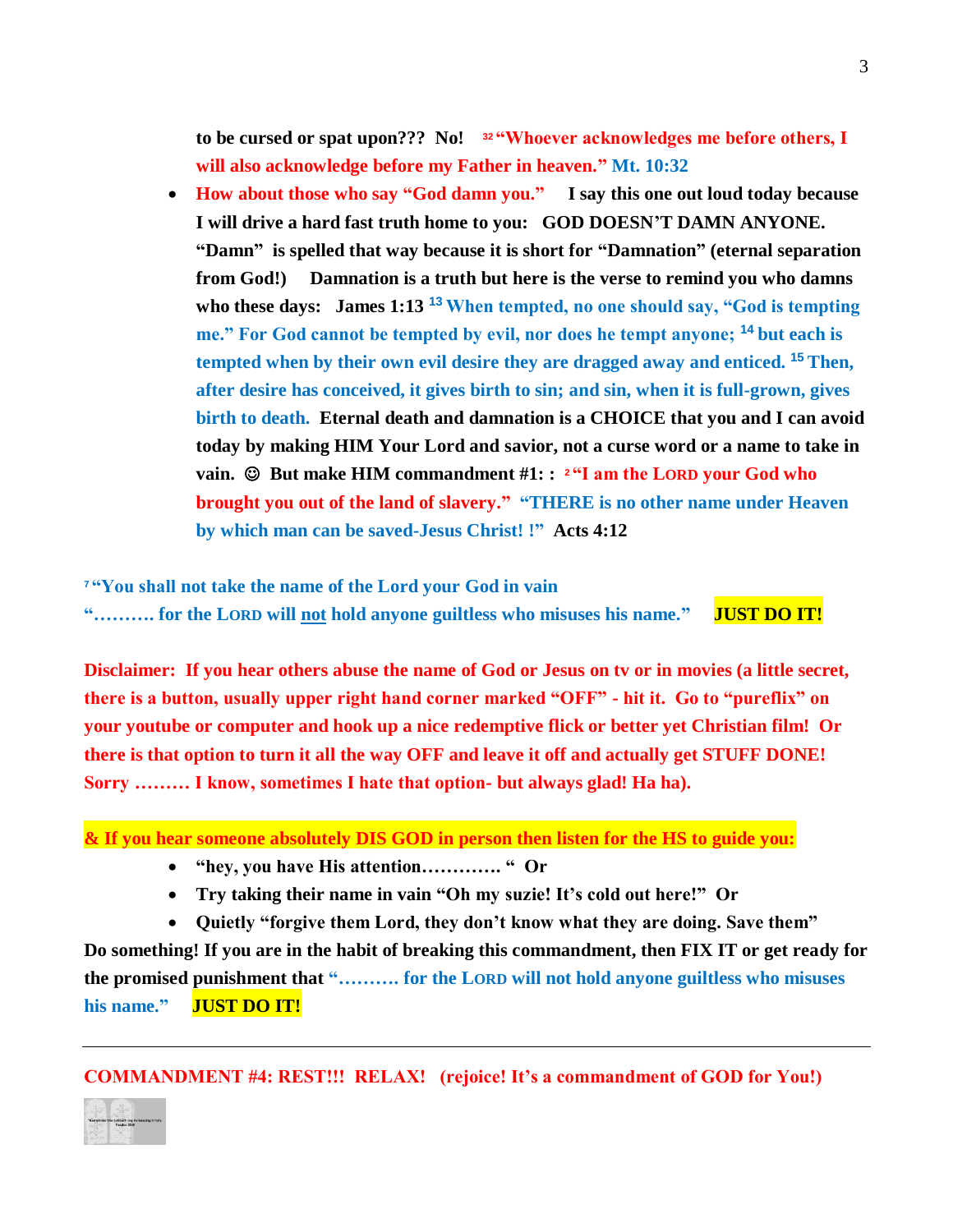**<sup>8</sup> "Remember the Sabbath day by keeping it holy.**

**What is THE SABBATH? (From Hebrew word Sabbat= Rest of the heart/ absence of anxiety& work) The Jewish week begins with Yom Reeshone ("first day") and ends with highpoint of Sabbat. All week is building towards Sabbath.**

- **For the Jews, the Sabbath was Saturday. Shabbat started at sundown on Friday and went till Saturday sundown, 25 hours. So why do we worship and Honor Sunday instead??? Well, Since JESUS ROSE victorious on Sunday, we celebrate our Sabbath on "The**  Lord's Day" So that EVERY WEEK WE CELEBRATE JESUS VICTORY OVER SIN!
- **SO, WHAT IF WE STARTED OUR SABBATH PREPARATIONS like the Jews do?** 
	- o **Saturday evening, sundown, prepare of Sunday!** 
		- **GET TO SLEEP the night before to give God your best!**
	- o **Don't go out and indulge in latenight revelry like the pagans do. HONOR GOD! (where are mass shootings of late? At night clubs, bars, we shouldn't be there! )**
	- o **Simply put: LET'S CHANGE SOME HABITS and prepare for our Sabbath. <sup>8</sup> "Remember the Sabbath day by keeping it holy.**

| Six days you shall labor and do all your work,  |
|-------------------------------------------------|
| but the severeth day is a sabbath to the LORD   |
| . your God. On it you shall not do any work.    |
| neither you, nor your ton or daughter, nor your |
| male or fortale servant, nor your animals, nor  |
| any foreigner residing in your towns.           |
| <b>Exposure 20:9-10</b>                         |
|                                                 |

**<sup>9</sup> Six days you shall labor and do all your work, <sup>10</sup> but the seventh day is a sabbath to the LORD your God. On it you shall not do any work, neither you, nor your son or daughter, nor your male or female servant (I thought that was the sons and daughters? No?) , nor your animals (No killing mice today Thor kitty! Badd kitty!) , nor any foreigner residing in your towns.**

- **We do live in a world that celebrates people who work 100 hour weeks WITH NO SABBATH REST as heroes and esteemed, and we shouldn't! (we will talk about this very subject at pastor retreat this week for us! STOP BEING SUPER HERO- that is GOD!)** 
	- o **Contratulations! You just broke a commandment of GOD.** 
		- **Isaiah 58:13-14 "If you keep your feet from breaking the Sabbath and from doing as you please on my holy day,**
			- **if you call the Sabbath a delight**

 **and the LORD's holy day honorable,**

**and if you honor it by not going your own way**

 **and not doing as you please or speaking idle words,**

**<sup>14</sup> then you will find your joy in the LORD,**

 **and I will cause you to ride in triumph on the heights of the land**

 **and to feast on the inheritance of your father Jacob."**

**For the mouth of the LORD has spoken.**

**JUST DO IT! Say that with me "Just do it!"**